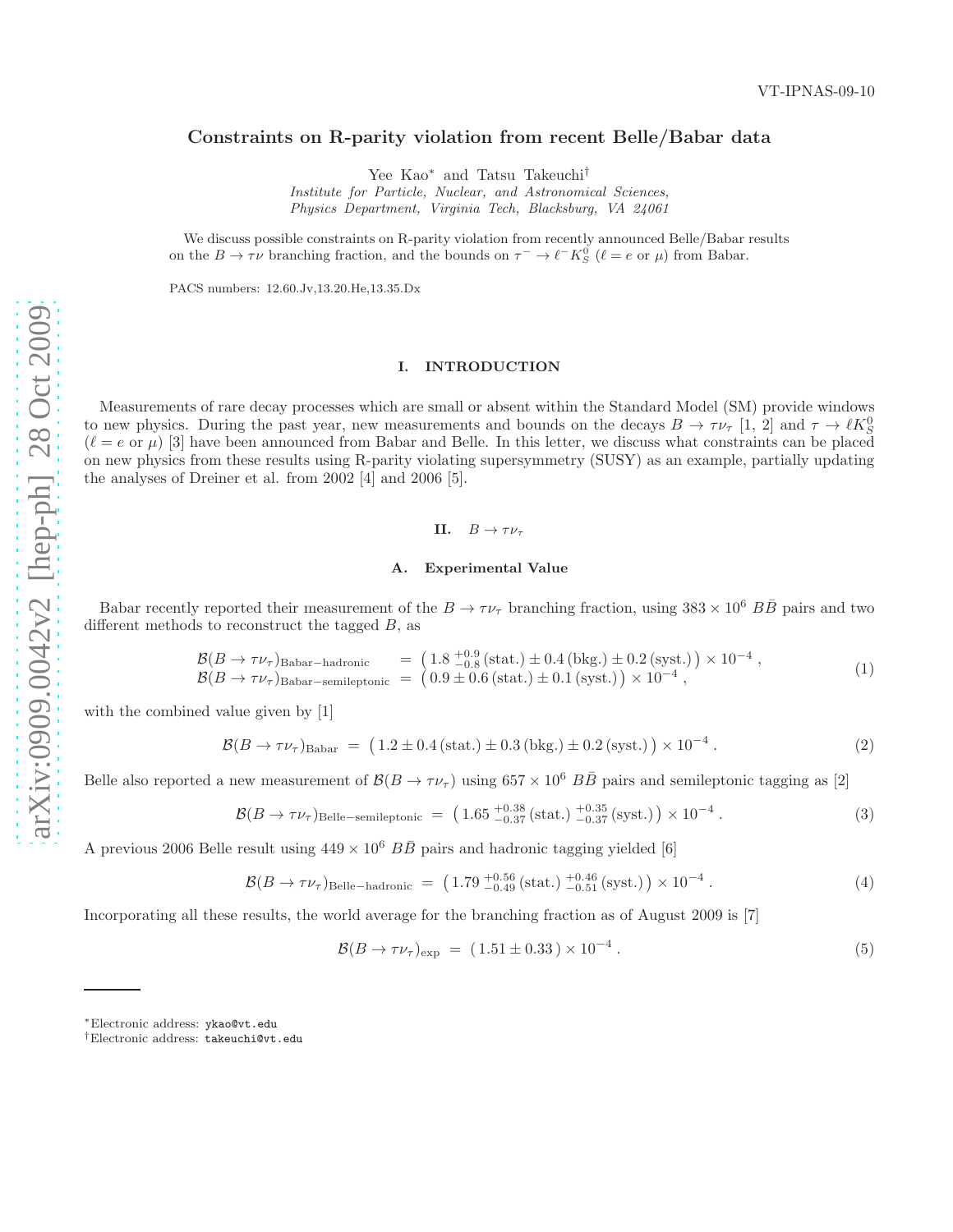#### B. Standard Model Value

In the Standard Model (SM), the decay  $B \to \tau \nu_{\tau}$  proceeds via s-channel W-exchange which at low energies is described by the effective Lagrangian

$$
\mathcal{L}_W = -\sqrt{2} G_F V_{ub} \left( \overline{u} \gamma^{\mu} (1 - \gamma_5) b \right) \left( \overline{\tau}_L \gamma_{\mu} \nu_{\tau L} \right) + h.c. \,. \tag{6}
$$

This leads to the SM prediction

$$
\mathcal{B}(B \to \tau \nu_{\tau}) = \left| \sqrt{2} \, G_F V_{ub} m_{\tau} \right|^2 \frac{m_B}{16\pi} \left( 1 - \frac{m_{\tau}^2}{m_B^2} \right)^2 f_B^2 \tau_B \,, \tag{7}
$$

where the B-decay constant  $f_B$  is normalized as

$$
\langle 0 | \bar{u}(x) \gamma^{\mu} \gamma_5 b(x) | B^-(p) \rangle = i p^{\mu} f_B e^{-ipx} . \tag{8}
$$

Unlike decays into electrons or muons, the chirality-flip factor  $(m_\tau/m_B)^2 \approx 0.1$  is not small, but the decay is nevertheless suppressed due to the smallness of  $|V_{ub}|$ .

If we wish to compare the experimental value, Eq. (5), against this SM expression instead of using it to extract  $|V_{ub}|f_B$ , we must obtain the values of  $|V_{ub}|$  and  $f_B$  from other sources. The extraction of  $|V_{ub}|$  from charmless semileptonic B-decays  $(B \to \pi \ell \nu$  with  $\ell = e$  or  $\mu$ ) is difficult requiring considerable theoretical input [8–11]. The value quoted in the 2008 Review of Particle Properties [8, 9] is

$$
|V_{ub}|_{\rm RPP} = (3.95 \pm 0.35) \times 10^{-3}, \qquad (9)
$$

with the error dominated by theoretical uncertainty. Note that in using this value as the SM value of  $|V_{ub}|$ , we are assuming that new physics will not affect charmless semileptonic  $B$ -decay. The value of  $f_B$  is obtained from unquenched lattice QCD. The HPQCD collaboration reports [12]

$$
f_B = 0.216 \pm 0.022 \text{ GeV}. \tag{10}
$$

As can be seen, both  $|V_{ub}|$  and  $f_B$  suffer from uncertainties on the order of 10%. Substituting Eqs. (9) and (10) into Eq.  $(7)$ , we find

$$
\mathcal{B}(B \to \tau \nu)_{\rm SM} = (1.29 \pm 0.35) \times 10^{-4} \,. \tag{11}
$$

The UTfit [7] and CKMfit [13] collaborations constrain this branching fraction with global SM fits and respectively find

$$
\mathcal{B}(B \to \tau \nu)_{\text{UTfit}} = (0.81 \pm 0.12) \times 10^{-4}, \n\mathcal{B}(B \to \tau \nu)_{\text{CKMfit}} = (0.92 \frac{+0.10}{-0.11}) \times 10^{-4},
$$
\n(12)

as the SM value. Though the errors are much smaller, and the central values in disagreement with the experimental value by almost  $2\sigma$ , we use neither of these values and adhere to Eq. (11) since the presence of new physics that would shift  $B \to \tau \nu$  away from the SM may affect other observables used in the global fits as well.

#### C. Constraint on New Physics

The fractional errors on both the experimental value, Eq. (5), and the SM prediction, Eq. (11), are large. However, the constraint on new physics is not necessarily weak since the SM amplitude itself is suppressed by  $V_{ub}$  requiring new physics effects to be equally suppressed. We follow Dobrescu and Kronfeld [14] and assume that new physics effects can be expressed in a model independent way with the effective Lagrangian

$$
\mathcal{L}_{\text{new}} = \frac{C_A}{M^2} \left( \overline{u} \gamma^\mu \gamma_5 b \right) \left( \overline{\tau}_L \gamma_\mu \nu_L \right) + \frac{C_P}{M^2} \left( \overline{u} \gamma_5 b \right) \left( \overline{\tau}_R \nu_L \right) + h.c. \tag{13}
$$

where M is the scale of new physics, and  $C_A$  and  $C_P$  are constants that may be complex in general. Only these operators will cause the decay amplitude from new physics to interfere with that from the SM shifting  $\sqrt{2} G_F V_{ub} m_\tau$ in Eq.  $(7)$  to

$$
\sqrt{2} \, G_F V_{ub} m_\tau \to \sqrt{2} \, G_F V_{ub} m_\tau + \frac{1}{M^2} \left( C_A m_\tau - \frac{C_P m_B^2}{m_b} \right) \,, \tag{14}
$$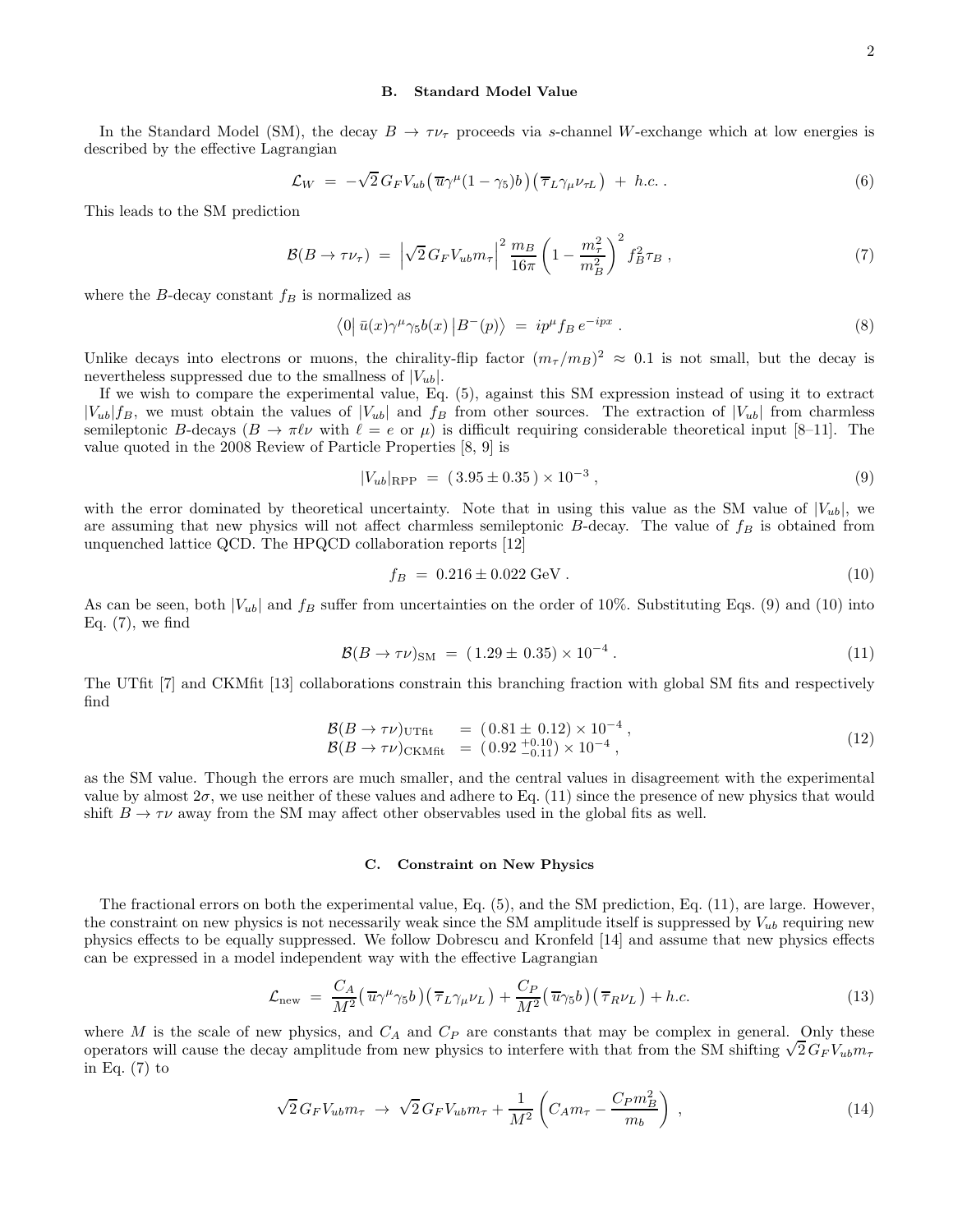where the u quark mass has been neglected. Assuming that there is no correlation between the experimental and SM values, Eqs.  $(5)$  and  $(11)$ , we find

$$
\frac{\mathcal{B}(B \to \tau \nu)_{\text{exp}}}{\mathcal{B}(B \to \tau \nu)_{\text{SM}}} = 1.17 \pm 0.41 , \qquad (15)
$$

which translates to

$$
\left| 1 + \frac{1}{\sqrt{2} \, G_F V_{ub} M^2} \left( C_A - C_P \frac{m_B^2}{m_b m_\tau} \right) \right|^2 = 1.17 \pm 0.41 \,. \tag{16}
$$

In the standard CKM parametrization we have  $V_{ub} = |V_{ub}|e^{-i\delta}$ , where  $\delta$  is the CP violating phase [15]. Therefore,

$$
\left| 1 + \frac{1}{\sqrt{2} \, G_F V_{ub} M^2} \left( C_A - C_P \frac{m_B^2}{m_b m_\tau} \right) \right|^2 \approx 1 + 2 \, \frac{\text{Re} \left[ e^{i\delta} \left( C_A - C_P m_B^2 / m_b m_\tau \right) \right]}{\sqrt{2} \, G_F |V_{ub}| M^2} \,. \tag{17}
$$

Setting

$$
C \equiv \text{Re}\left[e^{i\delta}\left(C_A - C_P m_B^2 / m_b m_\tau\right)\right] \,,\tag{18}
$$

the above bound becomes

$$
\frac{C}{\sqrt{2} \, G_F |V_{ub}| M^2} \ = \ \left[ (1.53 \pm 0.14) \times 10^3 \right] C \left( \frac{100 \, \text{GeV}}{M} \right)^2 \ = \ 0.09 \pm 0.20 \,, \tag{19}
$$

or

$$
C\left(\frac{100\,\text{GeV}}{M}\right)^2 = 0.00006 \pm 0.00013\,. \tag{20}
$$

The  $2\sigma$  (95%) range of this ratio is therefore

$$
-0.00020 < C \left(\frac{100 \,\text{GeV}}{M}\right)^2 < 0.00032 \,, \qquad (95\% \text{ C.L.}) \,. \tag{21}
$$

The bound on the scale of new physics  $M$  will depend on the sign of  $C$ :

$$
M/\sqrt{+C} \geq 6 \text{ TeV} \qquad \text{if } C > 0, M/\sqrt{-C} \geq 7 \text{ TeV} \qquad \text{if } C < 0, (95\% \text{ C.L.}).
$$
\n(22)

#### D. Constraints on R-parity violation

The new physics to which the above bounds apply must distinguish among fermion flavors since it must affect  $B \to \tau \nu_{\tau}$  without affecting  $B \to \pi \ell \nu_{\ell}$  ( $\ell = e$  or  $\mu$ ). As an example, we consider R-parity violating supersymmetry (SUSY), the superpotential of which is given by [16, 17]

$$
W_{\mathcal{R}} = \frac{1}{2} \lambda_{ijk} \hat{L}_i \hat{L}_j \hat{E}_k + \lambda'_{ijk} \hat{L}_i \hat{Q}_j \hat{D}_k + \frac{1}{2} \lambda''_{ijk} \hat{U}_i \hat{D}_j \hat{D}_k . \qquad (23)
$$

Here i, j, k are generation indices, while  $SU(2)$ -weak isospin and  $SU(3)$ -color indices are suppressed. The coefficients  $\lambda_{ijk}$  are antisymmetric in the first two indices, while  $\lambda''_{ijk}$  are antisymmetric in the latter two. Consequently, there are 9 independent LLE couplings, 27 independent  $LQD$  couplings, and 9 independent  $UDD$  couplings. The decay  $B \to \pi \ell \nu_{\ell}$  ( $\ell = e$  or  $\mu$ ) can be affected by the coupling combinations  $\lambda'_{i1k}\lambda'^*_{i3k}$  ( $i = 1$  or 2, k arbitrary) and  $\lambda_{ijj}\lambda'^*_{i13}$  $(j = 1 \text{ or } 2, i = 3 \text{ or } 3 - j)$  so these are assumed to be sufficiently small. The coupling combinations which affect  $B \to \tau \nu_{\tau}$  are shown in Figure 1. The decay can proceed either via t-channel sdown exchange, or via s-channel selectron exchange.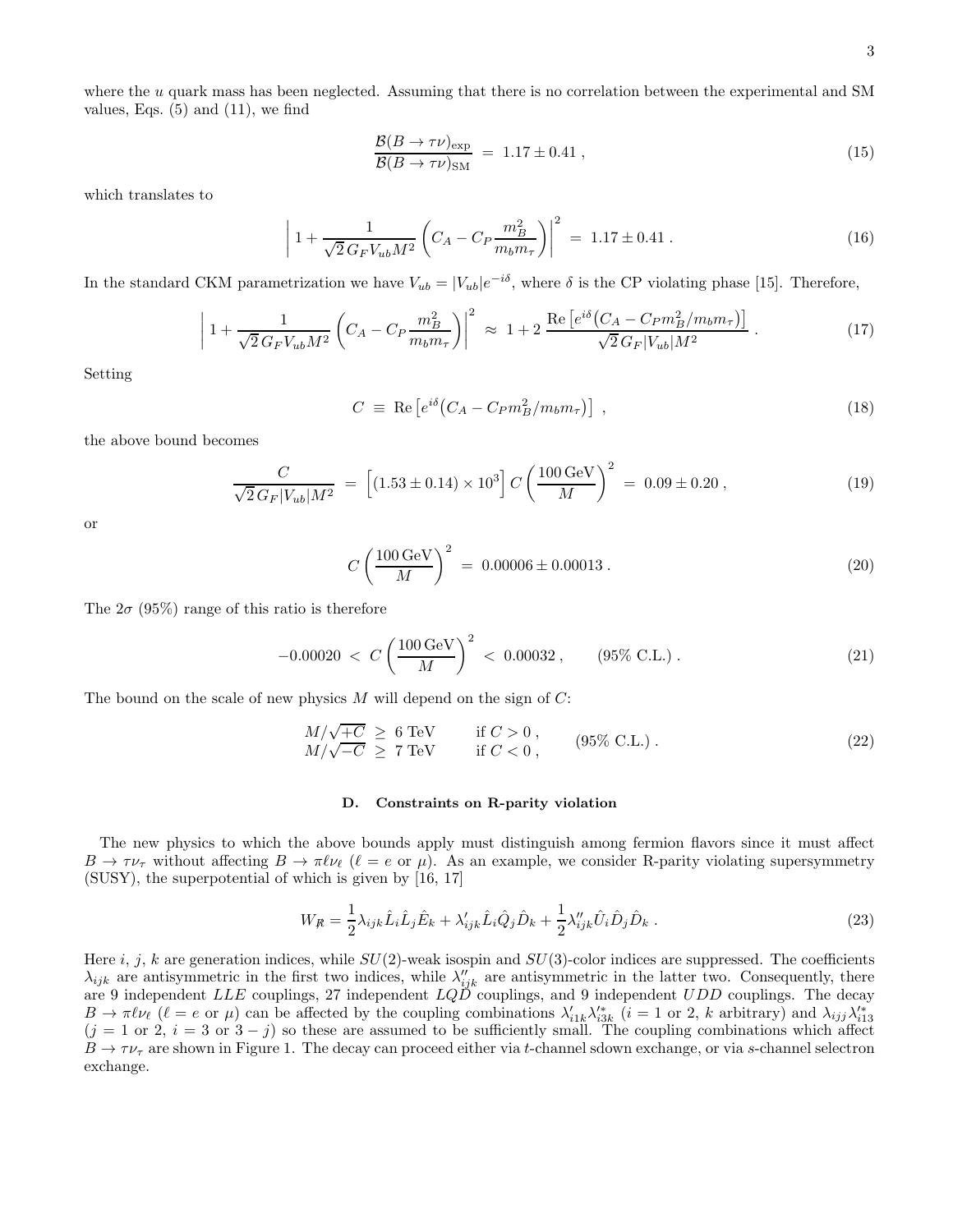

FIG. 1: Possible R-parity violating contributions to  $B^- \to \tau^- \bar{\nu}_{\tau}$ . The index is  $k = 1, 2$ , or 3 in (a), while  $i = 1$  or 2 in (b) due to the anti-symmetry of  $\overset{\circ}{\lambda}_{ijk}$  in the first two indices.

### 1. t-channel sdown exchange

t-channel exchange of  $\tilde{d}_{kR}$  ( $k = 1, 2,$  or 3) is described by the effective operator

$$
\mathcal{L}_{\tilde{d}_{kR}} = -\frac{\lambda'_{33k}\lambda'^*_{31k}}{M_{\tilde{d}_{kR}}^2} \left(\overline{u_L}\tau_L^c\right) \left(\overline{\nu_{\tau L}^c}b_L\right) \,. \tag{24}
$$

A Fierz transformation allows us to rewrite

$$
\left(\overline{u_L}\tau_L^c\right)\left(\overline{\nu_{\tau L}^c}b_L\right) = -\frac{1}{2}\left(\overline{u_L}\gamma_\mu b_L\right)\left(\overline{\nu_{\tau L}^c}\gamma^\mu\tau_L^c\right) = +\frac{1}{4}\left(\overline{u}\gamma_\mu(1-\gamma_5)b\right)\left(\overline{\tau}_L\gamma^\mu\nu_{\tau L}\right). \tag{25}
$$

The relevant part of the operator Eq. (24) is therefore

$$
+\frac{\lambda'_{33k}\lambda'^*_{31k}}{4M^2_{\tilde{d}_{kR}}} \left(\overline{u}\gamma_\mu\gamma_5 b\right) \left(\overline{\tau}_L\gamma^\mu\nu_{\tau L}\right). \tag{26}
$$

Comparison with Eqs. (13) and (18) leads to the identifications

$$
M = M_{\tilde{d}_{kR}} , \qquad C_A = \frac{\lambda'_{33k} \lambda'^*_{31k}}{4} , \qquad C = \text{Re} \left[ e^{i\delta} C_A \right] = \frac{\text{Re} \left[ e^{i\delta} \lambda'_{33k} \lambda'^*_{31k} \right]}{4} . \tag{27}
$$

Allowing only one sdown contribution to be non-zero at a time, the bounds of Eq. (21) translate to

$$
-0.0008 \ < \ \text{Re}\left[e^{i\delta} \lambda'_{33k} \lambda'^*_{31k}\right] \left(\frac{100 \,\text{GeV}}{M_{\tilde{d}_{kR}}}\right)^2 \ < \ +0.0013 \,, \qquad (95\% \,\text{C.L.}) \,. \tag{28}
$$

The bounds on the sdown mass are

$$
\frac{M_{\tilde{d}_{kR}}}{\sqrt{+Re\left[e^{i\delta}\lambda'_{33k}\lambda'^*_{31k}\right]}} \ge 3 \text{ TeV} \qquad \text{if } Re\left[e^{i\delta}\lambda'_{33k}\lambda'^*_{31k}\right] > 0, \n\frac{M_{\tilde{d}_{kR}}}{\sqrt{-Re\left[e^{i\delta}\lambda'_{33k}\lambda'^*_{31k}\right]}} \ge 4 \text{ TeV} \qquad \text{if } Re\left[e^{i\delta}\lambda'_{33k}\lambda'^*_{31k}\right] < 0,
$$
\n(29)

#### 2. s-channel selectron exchange

s-channel exchange of  $\tilde{e}_{iL}$   $(i=1\ {\rm or}\ 2)$  is described by the effective operator

$$
\mathcal{L}_{\tilde{e}_{iL}} = \frac{\lambda_{i33} \lambda_{i13}^{\'\,*}}{M_{\tilde{e}_{iL}}^2} \left(\overline{u}_L b_R\right) \left(\overline{\tau}_R \nu_{\tau L}\right) = \frac{\lambda_{i33} \lambda_{i13}^{\'\,*}}{2M_{\tilde{e}_{iL}}^2} \left(\overline{u}(1+\gamma_5)b\right) \left(\overline{\tau}_R \nu_{\tau L}\right),\tag{30}
$$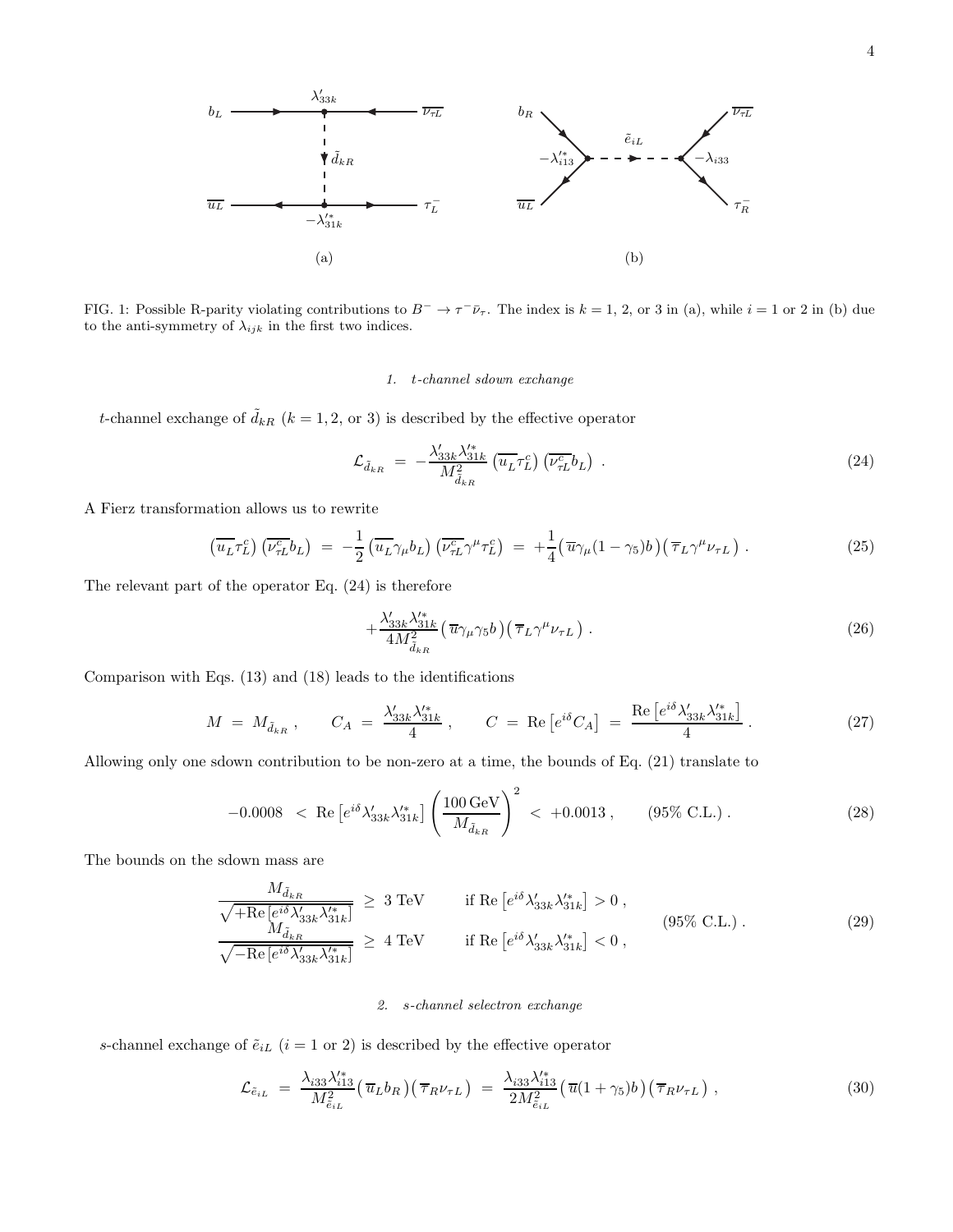the relevant part of which is

$$
\frac{\lambda_{i33}\lambda_{i13}^{\prime*}}{2M_{\tilde{e}_{iL}}^2} \left(\overline{u}\gamma_5 b\right) \left(\overline{\tau}_R \nu_{\tau L}\right). \tag{31}
$$

Comparison with Eqs. (13) and (18) leads to the identifications

$$
M = M_{\tilde{e}_{iL}}, \qquad C_P = \frac{\lambda_{i33} \lambda_{i13}'}{2}, \qquad C = \frac{m_B^2}{m_b m_\tau} \text{Re} \left[ -e^{i\delta} C_P \right] = \frac{m_B^2}{2m_b m_\tau} \text{Re} \left[ -e^{i\delta} \lambda_{i33} \lambda_{i13}^{\prime *} \right] . \tag{32}
$$

The factor  $m_B^2/m_b m_\tau$  is equal to [18]

$$
\frac{m_B^2}{m_b m_\tau} = \frac{(5.27917 \pm 0.00029 \,\text{GeV})^2}{(1.77684 \pm 0.00017 \,\text{GeV})(4.79 \, \frac{+0.19}{-0.08} \,\text{GeV})} = 3.27 \, \frac{+0.06}{-0.12},\tag{33}
$$

where we have used the pole mass for  $m_b$ . Allowing only one selectron contribution to be non-zero at a time, the bounds of Eq. (21) translate to

$$
-0.00012 \, < \, \text{Re}\left[-e^{i\delta}\lambda_{i33}\lambda_{i13}^{\prime*}\right] \left(\frac{100\,\text{GeV}}{M_{\tilde{e}_{iL}}}\right)^2 \, < \, +0.00020 \, , \qquad (95\% \text{ C.L.}) \, . \tag{34}
$$

The corresponding bounds on the selectron mass are

$$
\frac{M_{\tilde{e}_{iL}}}{\sqrt{+Re\left[-e^{i\delta}\lambda_{i33}\lambda_{i13}^{\prime*}\right]}} \ge 7 \text{ TeV} \qquad \text{if } Re\left[-e^{i\delta}\lambda_{i33}\lambda_{i13}^{\prime*}\right] > 0 ,
$$
\n
$$
\frac{M_{\tilde{e}_{iL}}}{\sqrt{-Re\left[-e^{i\delta}\lambda_{i33}\lambda_{i13}^{\prime*}\right]}} \ge 9 \text{ TeV} \qquad \text{if } Re\left[-e^{i\delta}\lambda_{i33}\lambda_{i13}^{\prime*}\right] < 0 ,
$$
\n
$$
(95\% \text{ C.L.}) .
$$
\n
$$
(35)
$$

III. 
$$
\tau^- \to \ell^- K^0_S
$$

## A. Experimental Bounds on Lepton Flavor Violating  $\tau$  Decays

Babar recently reported their measurements for tau lepton-flavor-violating decays  $\tau^- \to \ell^- K^0_S$  ( $\ell = e$  or  $\mu$ ) using a data sample corresponding to an integrated luminosity of  $469 \text{ fb}^{-1}$ . The upper limits on the branching fractions for the two channels, at 90% confidence level, are [3]

$$
\mathcal{B}(\tau^{-} \to \mu^{-} K_{S}^{0})_{\text{Babar}} < 4.0 \times 10^{-8}, \mathcal{B}(\tau^{-} \to e^{-} K_{S}^{0})_{\text{Babar}} < 3.3 \times 10^{-8},
$$
\n(90% C.L.)\n(36)

These supercede the previous 90% bounds from Belle based on  $281 \text{ fb}^{-1}$  of data, which were [19]

$$
\begin{array}{lcl}\n\mathcal{B}(\tau^- \to \mu^- K_S^0)_{\text{Belle}} < 4.9 \times 10^{-8} \,, \\
\mathcal{B}(\tau^- \to e^- K_S^0)_{\text{Belle}} < 5.6 \times 10^{-8} \,, \n\end{array} \tag{90\% C.L.)}\n\tag{37}
$$

For the sake of comparison with the bounds from  $B \to \tau \nu$  we derived in the previous section, and also with the previous bounds from Ref. [5], we will use the 95% confidence level bounds from Babar, which can be read off from Fig. 4 of Ref. [3] as

$$
\mathcal{B}(\tau^{-} \to \mu^{-} K_{S}^{0})_{\text{Babar}} < 5.2 \times 10^{-8}, \mathcal{B}(\tau^{-} \to e^{-} K_{S}^{0})_{\text{Babar}} < 4.3 \times 10^{-8},
$$
\n(95% C.L.) .\n(38)

Since there exist no SM contribution to these processes, these bounds translate directly into bounds on new physics.

#### B. Constraints on R-parity violation

As in the  $B \to \tau \nu_{\tau}$  analysis, we use R-parity violating SUSY as an example. Possible contributions to the process  $\tau^{-} \to \ell^{-} K_S^0$  from R-parity violation are shown in Figure 2. The decay can proceed either via sup exchange, or sneutrino exchange.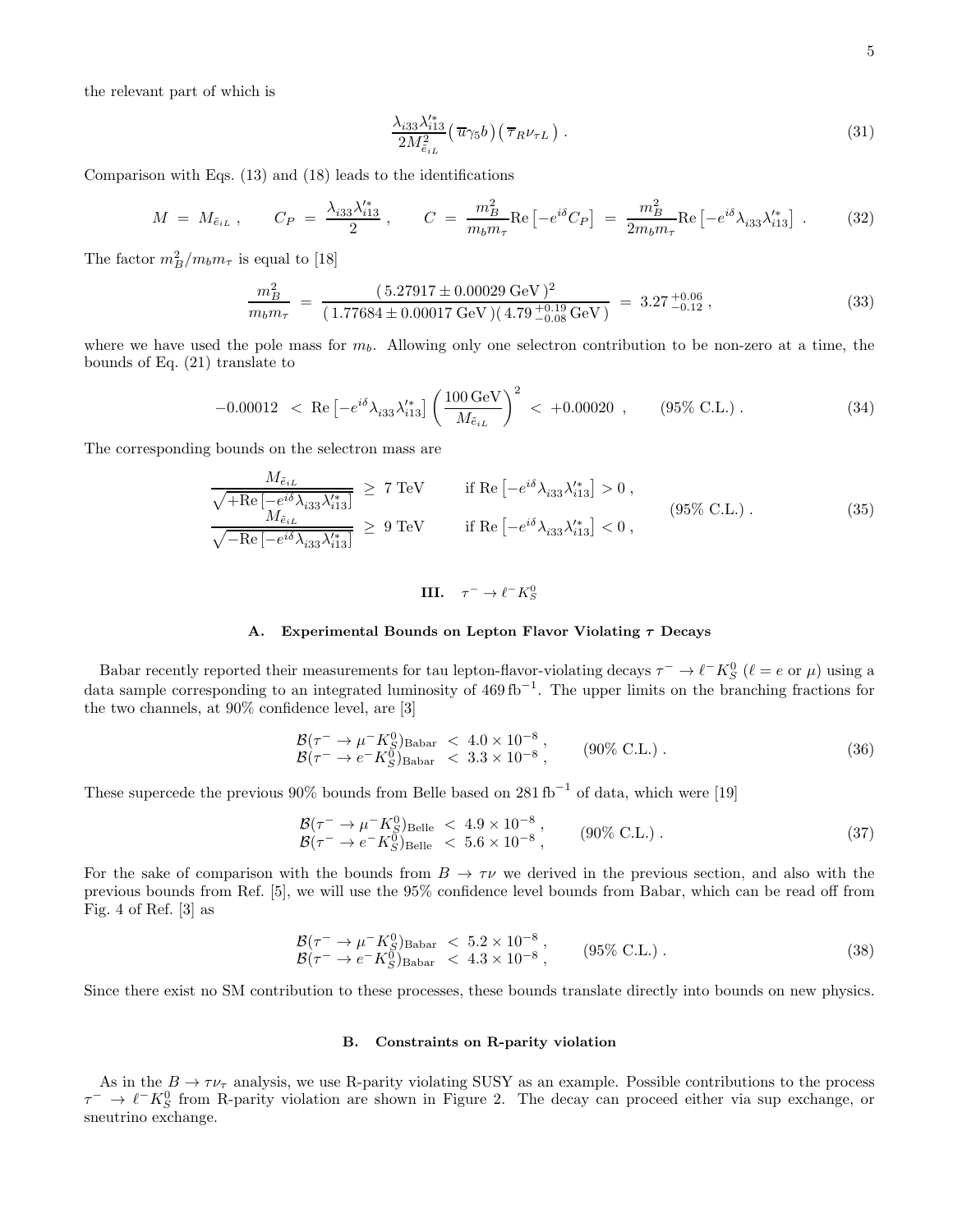

FIG. 2: Possible R-parity violating contributions to  $\tau^- \to \ell^- K^0_S$ ,  $(\ell = e \text{ or } \mu)$ . The indices are  $j = 1$  or  $(2, k\ell) = (12)$  or  $(21)$ . The index i for the sup exchange diagram can take on any value from 1 to 3, but that in the sneutrino exchange diagrams is restricted due to the antisymmetry of  $\lambda_{ijk}$  in the first two indices and only two values are possible for each diagram:  $i = 1$  or 2 in (b), and  $i = 3$  or  $3 - j$  in (c).

#### 1. sup exchange

For definiteness, let us first consider the decay  $\tau^- \to \mu^- K^0_S$  via the sup exchange subprocess  $\tau^-_L \to \mu^-_L \overline{s_R} d_R$  or  $\tau_L^- \to \mu_L^- \overline{d_R} s_R$  shown in Figure 2(a). The indices for these subprocesses are  $j = 2$  with  $(k\ell) = (12)$  or (21). The effective operator induced by  $\tilde{u}_{iL}$   $(i = 1, 2, \text{ or } 3)$  exchange is

$$
\mathcal{L}_{\tilde{u}_{iL}} = \frac{\lambda'_{3ik}\lambda'^*_{2i\ell}}{M^2_{\tilde{u}_{iL}}} \left(\overline{d_{kR}}\tau_L\right) \left(\overline{\mu_L}d_{\ell R}\right). \tag{39}
$$

A Fierz transformation allows us to rewrite

$$
\left(\overline{d_{kR}}\tau_L\right)\left(\overline{\mu_L}d_{\ell R}\right) \ = \ \frac{1}{2}\left(\overline{d_{kR}}\gamma_\mu d_{\ell R}\right)\left(\overline{\mu_L}\gamma^\mu\tau_L\right) \ = \ \frac{1}{4}\left(\overline{d_k}\gamma_\mu(1+\gamma_5)d_\ell\right)\left(\overline{\mu_L}\gamma^\mu\tau_L\right) \,,\tag{40}
$$

and the part of the operator relevant for the decay in question is

$$
\frac{\lambda'_{3ik}\lambda'^*_{2i\ell}}{4M^2_{\tilde{u}_{iL}}} \left(\overline{d_k}\gamma_\mu\gamma_5 d_\ell\right) \left(\overline{\mu_L}\gamma^\mu\tau_L\right) \,. \tag{41}
$$

The matrix element of  $\overline{d_{\ell}} \gamma^{\mu} \gamma_5 d_k$  between the vacuum and the  $K_S^0 = (K^0 + \overline{K^0})/\sqrt{2}$  state can be expressed as

$$
\langle K_S^0(p) | \overline{d_{\ell}}(x) \gamma^{\mu} \gamma_5 d_{k}(x) | 0 \rangle = -\frac{i}{\sqrt{2}} p^{\mu} f_{K^0} e^{ipx} , \qquad (42)
$$

where the  $K^0$  decay constant  $f_{K^0}$  is defined as

$$
\langle 0|\,\overline{s}(x)\gamma^{\mu}\gamma_{5}d(x)\,|K^{0}(p)\rangle\ =\ \langle 0|\,\overline{d}(x)\gamma^{\mu}\gamma_{5}s(x)\,|\overline{K^{0}}(p)\rangle\ =\ ip^{\mu}f_{K^{0}}\,e^{-ipx}\,. \tag{43}
$$

The  $\tau^- \to \mu^- K^0_S$  branching fraction due to the operator Eq. (41) is then expressed as [5]

$$
\mathcal{B}(\tau^{-} \to \mu^{-} K_S^0) = \frac{|\lambda'_{3ik}\lambda'^*_{2i\ell}|^2}{M_{\tilde{u}_{iL}}^4} \frac{\sqrt{\Lambda(m_\tau^2, m_\mu^2, m_K^2)} \left[ (m_\tau^2 - m_\mu^2)^2 - m_K^2(m_\tau^2 + m_\mu^2) \right]}{1024\pi m_\tau^3} (f_{K^0})^2 \tau_\tau , \tag{44}
$$

where

$$
\Lambda(a, b, c) \equiv a^2 + b^2 + c^2 - 2ab - 2bc - 2ca \tag{45}
$$

Invoking isospin symmetry, we assume that  $f_{K^0}$  is equal to the decay constant of the charged Kaons  $f_{K^{\pm}} = 0.1555 \pm 0.1555$ 0.0008 GeV [20] and find

$$
\mathcal{B}(\tau^- \to \mu^- K_S^0) = (0.1561 \pm 0.0017) |\lambda'_{3ik} \lambda'^*_{2i\ell}|^2 \left(\frac{100 \,\text{GeV}}{M_{\tilde{u}_{iL}}}\right)^4. \tag{46}
$$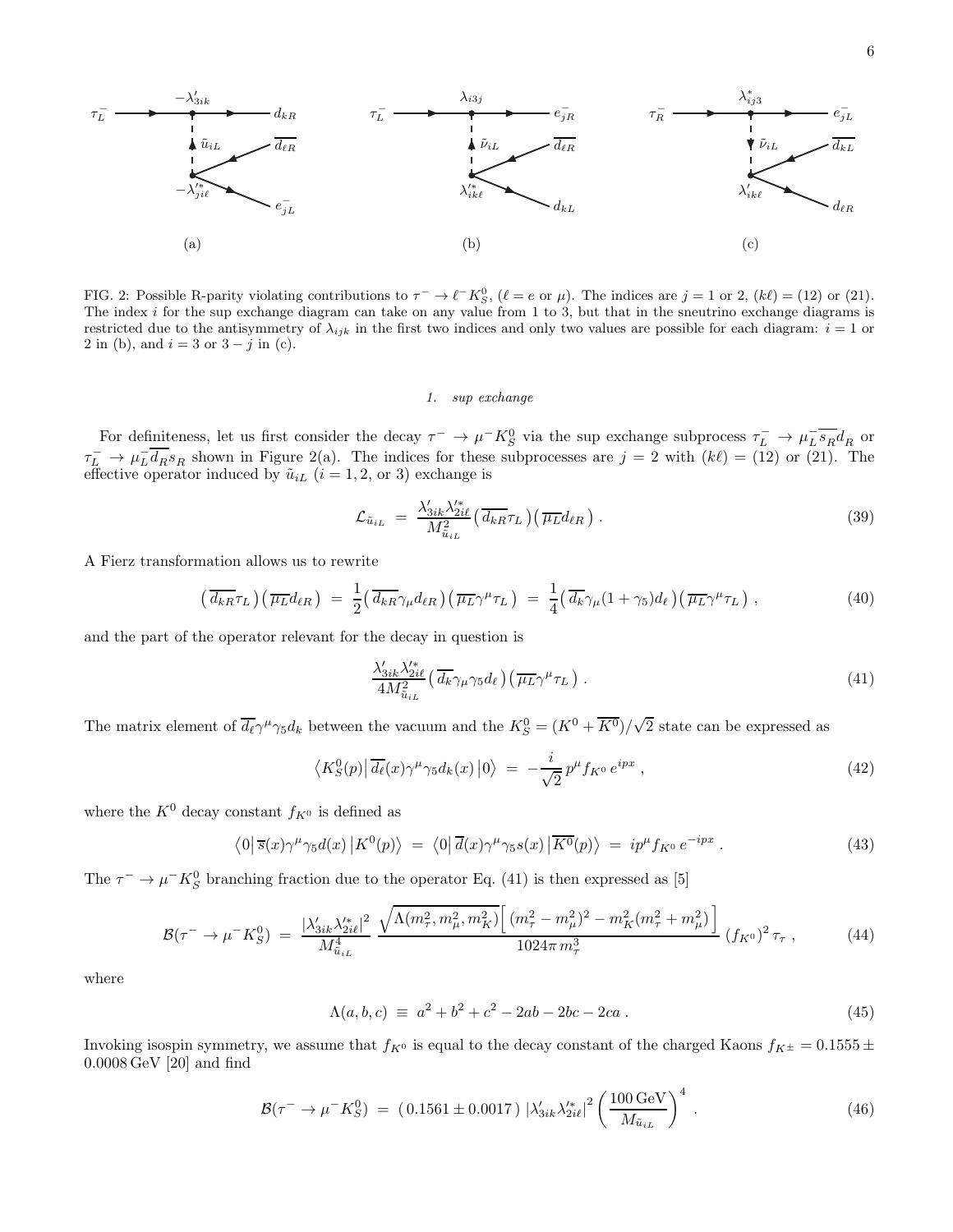Then, the 95% Babar bound, Eq. (38), translates to

$$
\sqrt{|\lambda'_{3ik}\lambda'^*_{2il}|} \left(\frac{100\,\text{GeV}}{M_{\tilde{u}_{iL}}}\right) \, < \, 0.024 \,, \qquad \text{or} \qquad \frac{M_{\tilde{u}_{iL}}}{\sqrt{|\lambda'_{3ik}\lambda'^*_{2il}|}} \, > \, 4.2\,\text{TeV} \,, \qquad (95\% \,\text{C.L.}) \,. \tag{47}
$$

Similarly, the branching fraction of  $\tau^- \to e^- K_S^0$  proceeding via the subprocesses  $\tau_L^- \to e^-_L \overline{s_R} d_R$  and  $\tau_L^- \to e^-_L \overline{d_R} s_R$  is given by

$$
\mathcal{B}(\tau^{-} \to e^{-} K_{S}^{0}) = \frac{|\lambda'_{3ik}\lambda'^*_{1i\ell}|^2}{M_{\tilde{u}_{iL}}^4} \frac{\sqrt{\Lambda(m_{\tau}^2, m_{e}^2, m_{K}^2)} \Big[ (m_{\tau}^2 - m_{e}^2)^2 - m_{K}^2 (m_{\tau}^2 + m_{e}^2) \Big]}{1024\pi m_{\tau}^3} (f_{K^0})^2 \tau_{\tau}
$$
  
= (0.1581 ± 0.0017)  $|\lambda'_{3i1}\lambda'^*_{1i2}|^2 \left(\frac{100 \text{ GeV}}{M_{\tilde{u}_{iL}}}\right)^4$ . (48)

The constraint from the 95% Babar bound, Eq. (38), is then

$$
\sqrt{|\lambda'_{3ik}\lambda'^*_{1i\ell}|} \left(\frac{100\,\text{GeV}}{M_{\tilde{u}_{iL}}}\right) < 0.023\,, \qquad \text{or} \qquad \frac{M_{\tilde{u}_{iL}}}{\sqrt{|\lambda'_{3ik}\lambda'^*_{1i\ell}|}} > 4.4\,\text{TeV}\,, \qquad (95\%\,\text{C.L.})\,. \tag{49}
$$

# 2. sneutrino exchange

Next, we consider the decay  $\tau^- \to \mu^- K_S^0$  via the sneutrino exchange subprocess  $\tau^-_L \to \mu^-_R \overline{s_R} d_L$  or  $\tau^-_L \to \mu^-_R \overline{d_R} s_L$ shown in Figure 2(b). The indices for these subprocesses are  $j = 2$  with  $(k\ell) = (12)$  or  $(21)$ . The effective operator induced by  $\tilde{\nu}_{iL}$  ( $i = 1$  or 2) exchange is

$$
\mathcal{L}_{\tilde{\nu}_{iL}} = \frac{\lambda_{i32} \lambda_{ik\ell}^{\prime*}}{M_{\tilde{\nu}_{iL}}^2} \left(\overline{\mu_R} \tau_L\right) \left(\overline{d_{kL}} d_{\ell R}\right) = \frac{\lambda_{i32} \lambda_{ik\ell}^{\prime*}}{2M_{\tilde{\nu}_{iL}}^2} \left(\overline{\mu_R} \tau_L\right) \left(\overline{d_k} (1 + \gamma_5) d_{\ell}\right).
$$
(50)

The part of this operator that is relevant for the decay is

$$
\frac{\lambda_{i3j}\lambda_{ik\ell}^{\prime*}}{2M_{\tilde{\nu}_{iL}}^2} \left(\overline{\mu_R}\tau_L\right) \left(\overline{d_k}\gamma_5 d_\ell\right) ,\qquad (51)
$$

leading to the branching fraction [5]

$$
\mathcal{B}(\tau^{-} \to \mu^{-} K_S^0) = \frac{|\lambda_{i32} \lambda_{ik\ell}^{\prime*}|^2}{M_{\tilde{\nu}_{iL}}^4} \frac{\sqrt{\Lambda(m_\tau^2, m_\mu^2, m_K^2)} \left(m_\tau^2 + m_\mu^2 - m_K^2\right) m_K^2}{256 \pi m_\tau^3} \xi^2 (f_{K^0})^2 \tau_\tau , \qquad (52)
$$

where the factor  $\xi$  is defined as:

$$
\xi \equiv \frac{m_K}{m_d + m_s} \approx \frac{m_K}{m_s} = \frac{(496.614 \pm 0.024 \,\text{MeV})}{(105 \, \frac{+25}{-35} \,\text{MeV})} = 4 \sim 7 \,. \tag{53}
$$

Here, we have used the  $\overline{\text{MS}}$  mass at  $\mu = 2 \text{ GeV}$  for  $m_s$ . The error introduced by the neglect of  $m_d$  is only about 5%. Allowing  $\xi$  to sweep this range, we find

$$
\mathcal{B}(\tau^{-} \to \mu^{-} K_S^0) = (0.8 \sim 2.4) |\lambda_{i32} \lambda_{ik\ell}'|^2 \left(\frac{100 \,\text{GeV}}{M_{\tilde{\nu}_{iL}}}\right)^4 ,\tag{54}
$$

and Eq. (38) translates to

$$
\sqrt{|\lambda_{i32}\lambda_{ik\ell}^{'}|} \left(\frac{100\,\text{GeV}}{M_{\tilde{\nu}_{iL}}}\right) < 0.012 \sim 0.016 \,, \qquad \frac{M_{\tilde{\nu}_{iL}}}{\sqrt{|\lambda_{i32}\lambda_{ik\ell}^{'}|}} > (6 \sim 8)\,\text{TeV} \,, \qquad (95\% \text{ C.L.}) \,. \tag{55}
$$

The branching fraction due to the subprocesses  $\tau_R^- \to \mu_L^- \overline{s_L} d_R$  or  $\tau_R^- \to \mu_L^- \overline{d_L} s_R$  shown in Figure 2(c) is the same as Eq. (52) except with the coupling constants replaced by the combination  $\lambda_{i23}\lambda_{ik\ell}^{i*}$  with  $i=1$  or 3, to which the exact same bounds apply.

The analysis for the decay  $\tau^- \to e^- K^0_S$  proceeds in an exactly analogous fashion and the results are

$$
\sqrt{|\lambda_{i31}\lambda_{ik\ell}^{*}|} \left(\frac{100\,\text{GeV}}{M_{\tilde{\nu}_{iL}}}\right) < 0.011 \sim 0.015 \,, \qquad \frac{M_{\tilde{\nu}_{iL}}}{\sqrt{|\lambda_{i31}\lambda_{ik\ell}^{*}|}} > (7 \sim 9)\,\text{TeV} \,, \qquad (95\%\,\text{C.L.}) \,, \tag{56}
$$

with  $i = 1$  or 2. The same bounds apply to  $\lambda_{i13} \lambda_{ik\ell}^*$  with  $i = 2$  or 3.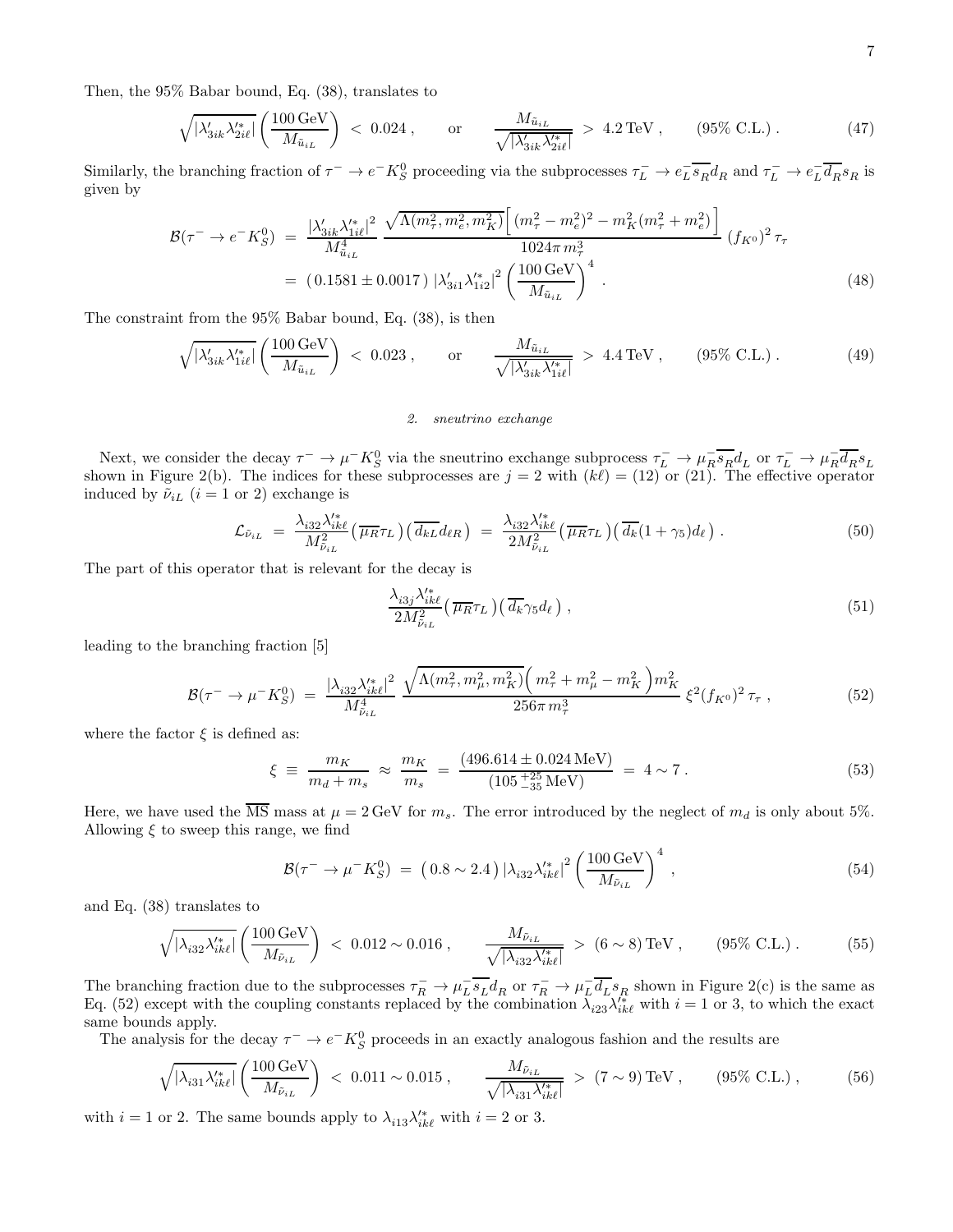# IV. SUMMARY & DISCUSSION

In Table I we list the bounds on various R-parity violating coupling combinations obtained in this work against those obtained by Dreiner et al. in 2002 [4] and in 2006 [5]. All sfermion masses have been set to 100 GeV. The bounds from both  $B \to \tau \nu_{\tau}$  and  $\tau \to \ell K_S^0$  have all improved by factors of  $4 \sim 5$ . The corresponding lower bound on the scale of new physics is in the 4 to 10 TeV range if we set all coupling constants to one.

The current single-coupling bounds on the individual R-parity violating couplings that appear in Table I are listed in Table II. The numbers have been updated from those in Table 6.1 on page 110 of Ref. [17] using the most recent data [8, 21, 25]. Detailed derivations will be provided elsewhere [27, 28]. The products of these single-coupling bounds are listed in the rightmost column of Table I with all sparticle masses set to 100 GeV. As can be seen, the bounds from  $B \to \tau \nu_{\tau}$  and  $\tau \to \ell K_S^0$  are much stronger than the products of the single-coupling bounds with the exception of the combination  $|\lambda'_{111}\lambda'^*_{312}|$  for which  $|\lambda'_{111}|$  is strongly constrained by neutrinoless double beta-decay.

The experimental error on  $B \to \tau \nu_{\tau}$  can be expected to be reduced further as more Belle and Babar data is analyzed. However, unless the theoretical uncertainty of its SM prediction based on charmless semileptonic B decay and lattice calculations can be reduced also, any improvement on the new physics bounds will be limited. The decay  $\tau \to \ell K_S^0$ , on the other hand, has no SM counterpart, and any reduction of its experimental upper bound will translate directly into an improvement of the bounds on new physics.

#### Acknowledgements

We thank Swagato Banerjee, Marcella Bona, Herbert Dreiner, and Martin Hirsch for helpful discussions and communications. A portion of this work was presented by Kao at Pheno 2009. We thank the organizers for providing us with the opportunity to present our results. This work was supported by the U.S. Department of Energy, grant DE–FG05–92ER40709, Task A.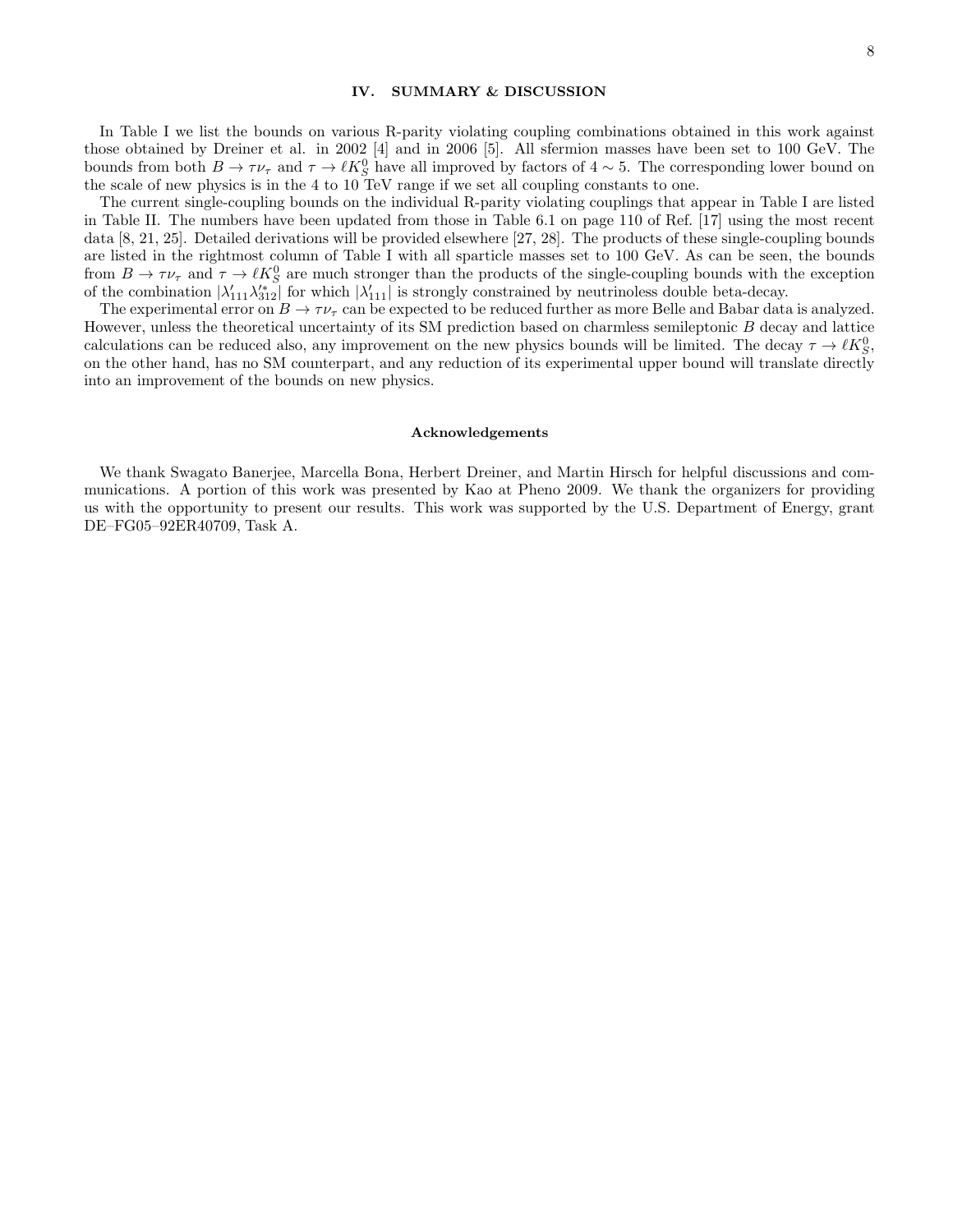| $\lambda'\lambda'$ | decay                    | sparticle          | new bound                                                                             | previous bound [Ref] (year)                                                   | Product of single-coupling $2\sigma$ bounds                            |
|--------------------|--------------------------|--------------------|---------------------------------------------------------------------------------------|-------------------------------------------------------------------------------|------------------------------------------------------------------------|
| (31k)(33k)         | $B\to\tau\nu_\tau$       | $\tilde{d}_{kR}$   | $-0.8 \times 10^{-3} < \text{Re}[e^{i\delta}\lambda'\lambda'^*] < 1.3 \times 10^{-3}$ | N/A                                                                           | $0.03\;[R_{\tau\pi}][R_{\tau}^Z]$                                      |
| (211)(312)         | $\tau^- \to \mu^- K^0_S$ | $\tilde{u}_{1L}$   | $ \lambda'\lambda'^{*}  < 5.8 \times 10^{-4}$                                         | $\overline{2.4} \times 10^{-3}$ [5] (2006)                                    | 0.004 $[R_{\pi}][R_{\tau\pi}]$                                         |
| (212)(311)         |                          | $\tilde{u}_{1L}$   |                                                                                       |                                                                               | 0.004 $[R_{\pi}][R_{\tau\pi}]$                                         |
| (221)(322)         |                          | $\tilde{u}_{2L}$   |                                                                                       |                                                                               | 0.03 $[R_{D^0}]$ $[R_{D_s}(\tau \mu)]$                                 |
| (222)(321)         |                          | $\tilde{u}_{2L}$   |                                                                                       |                                                                               | 0.03 $[R_{D^0}][R_{D_s}(\tau \mu)]$                                    |
| (231)(332)         |                          | $\tilde{u}_{3L}$   |                                                                                       |                                                                               | 0.3 $[R_\mu^Z][R_\tau^Z]$                                              |
| (232)(331)         |                          | $\tilde{u}_{3L}$   |                                                                                       |                                                                               | 0.3 $[R_\mu^Z][R_\tau^Z]$                                              |
| (111)(312)         | $\tau^- \to e^- K^0_S$   | $\tilde{u}_{1L}$   | $ \lambda'\lambda'^{*}  < 5.2 \times 10^{-4}$                                         | $2.3 \times 10^{-3}$ [5] (2006)                                               | $4\times10^{-5}$ $\left[\beta\beta0\nu\right]\left[R_{\tau\pi}\right]$ |
| (112)(311)         |                          | $\tilde{u}_{1L}$   |                                                                                       |                                                                               | 0.002 $[V_{us}, R_{\pi}][R_{\tau\pi}]$                                 |
| (121)(322)         |                          | $\tilde{u}_{2L}$   |                                                                                       |                                                                               | 0.01 $[Q_W(^{133}\text{Cs})][R_{D_s}(\tau\mu)]$                        |
| (122)(321)         |                          | $\tilde{u}_{2L}$   |                                                                                       |                                                                               | 0.06 $[R_{D^+}]$ $[R_{D_s}(\tau \mu)]$                                 |
| (131)(332)         |                          | $\tilde{u}_{3L}$   |                                                                                       |                                                                               | 0.02 $[Q_W(^{133}\text{Cs})][R^Z_\tau]$                                |
| (132)(331)         |                          | $\tilde{u}_{3L}$   |                                                                                       |                                                                               | 0.2 $[A_{\text{FB}}^{s}][R_{\tau}^{Z}]$                                |
| $\lambda \lambda'$ | decay                    | sparticle          | new bound                                                                             | previous bound [Ref] (year)                                                   | Product of single-coupling $2\sigma$ bounds                            |
| (133)(113)         | $B\to\tau\nu_\tau$       | $\tilde e_{1L}$    | $-1.2 \times 10^{-4} < \text{Re}[-e^{i\delta}\lambda\lambda'^*] < 2.0 \times 10^{-4}$ | $-6 \times 10^{-4} < \text{Re}[\lambda \lambda^{\prime*}] < 1 \times 10^{-3}$ | 0.002 $[R_{\tau}][V_{ud}, R_{\pi}]$                                    |
| (233)(213)         |                          | $\tilde{e}_{2L}$   |                                                                                       | $[4]$ (2002)                                                                  | 0.003 $[R_{\tau}][R_{\pi}]$                                            |
| (123)(112)         | $\tau^- \to \mu^- K^0_S$ | $\tilde{\nu}_{1L}$ | $ \lambda'\lambda'^{*}  < (1.5 \sim 2.6) \times 10^{-4}$                              | $\overline{1.0 \times 10^{-3}}$ [5] (2006)                                    | 0.001 $[V_{ud}][R_{\pi}, Q_W(^{133}\text{Cs})]$                        |
| (123)(121)         |                          | $\tilde\nu_{1L}$   |                                                                                       |                                                                               | 0.001 $[V_{ud}][Q_W(^{133}\text{Cs})]$                                 |
| (132)(112)         |                          | $\tilde{\nu}_{1L}$ |                                                                                       |                                                                               | $0.002 [R_{\tau}][V_{ud}, R_{\pi}]$                                    |
| (132)(121)         |                          | $\tilde{\nu}_{1L}$ |                                                                                       |                                                                               | 0.002 $[R_\tau][Q_W(^{133}\text{Cs})]$                                 |
| (232)(212)         |                          | $\tilde{\nu}_{2L}$ |                                                                                       |                                                                               | $0.003$ $[R_{\tau}][R_{\pi}]$                                          |
| (232)(221)         |                          | $\tilde{\nu}_{2L}$ |                                                                                       |                                                                               | 0.005 $[R_{\tau}][R_{D^0}]$                                            |
| (233)(312)         |                          | $\tilde{\nu}_{3L}$ |                                                                                       |                                                                               | 0.003 $[R_{\tau}][R_{\tau\pi}]$                                        |
| (233)(321)         |                          | $\tilde{\nu}_{3L}$ |                                                                                       |                                                                               | 0.02 $[R_{\tau}][R_{D_s}(\tau\mu)]$                                    |
| (123)(212)         | $\tau^- \to e^- K^0_S$   | $\tilde{\nu}_{2L}$ | $ \lambda'\lambda'^{*}  < (1.3 \sim 2.3) \times 10^{-4}$                              | $9.7 \times 10^{-4}$ [5] (2006)                                               | $0.002$ $[V_{ud}][R_{\pi}]$                                            |
| (123)(221)         |                          | $\tilde{\nu}_{2L}$ |                                                                                       |                                                                               | 0.003 $[V_{ud}][R_{D^0}]$                                              |
| (131)(112)         |                          | $\tilde{\nu}_{1L}$ |                                                                                       |                                                                               | 0.002 $[R_{\tau}][V_{ud}, R_{\pi}]$                                    |
| (131)(121)         |                          | $\tilde{\nu}_{1L}$ |                                                                                       |                                                                               | 0.002 $[R_{\tau}][Q_W(^{133}\text{Cs})]$                               |
| (133)(312)         |                          | $\tilde{\nu}_{3L}$ |                                                                                       |                                                                               | $0.003$ $[R_{\tau}][R_{\tau\pi}]$                                      |
| (133)(321)         |                          | $\tilde{\nu}_{3L}$ |                                                                                       |                                                                               | 0.02 $[R_{\tau}][R_{D_s}(\tau\mu)]$                                    |
| (231)(212)         |                          | $\tilde{\nu}_{2L}$ |                                                                                       |                                                                               | $0.003$ $[R_{\tau}][R_{\pi}]$                                          |
| (231)(221)         |                          | $\tilde{\nu}_{2L}$ |                                                                                       |                                                                               | $0.005[R_{\tau}][R_{D^0}]$                                             |

TABLE I: The  $2\sigma$  (95% C.L.) bounds on R-parity violating couplings with the mediating sparticle masses set to 100 GeV. The indices on  $\lambda$  have be reordered using the anti-symmetry in the first two indices. The rightmost column shows the product of the  $2\sigma$  single-coupling bounds listed in Table II. The observables that provide the individual constraints are shown in brackets.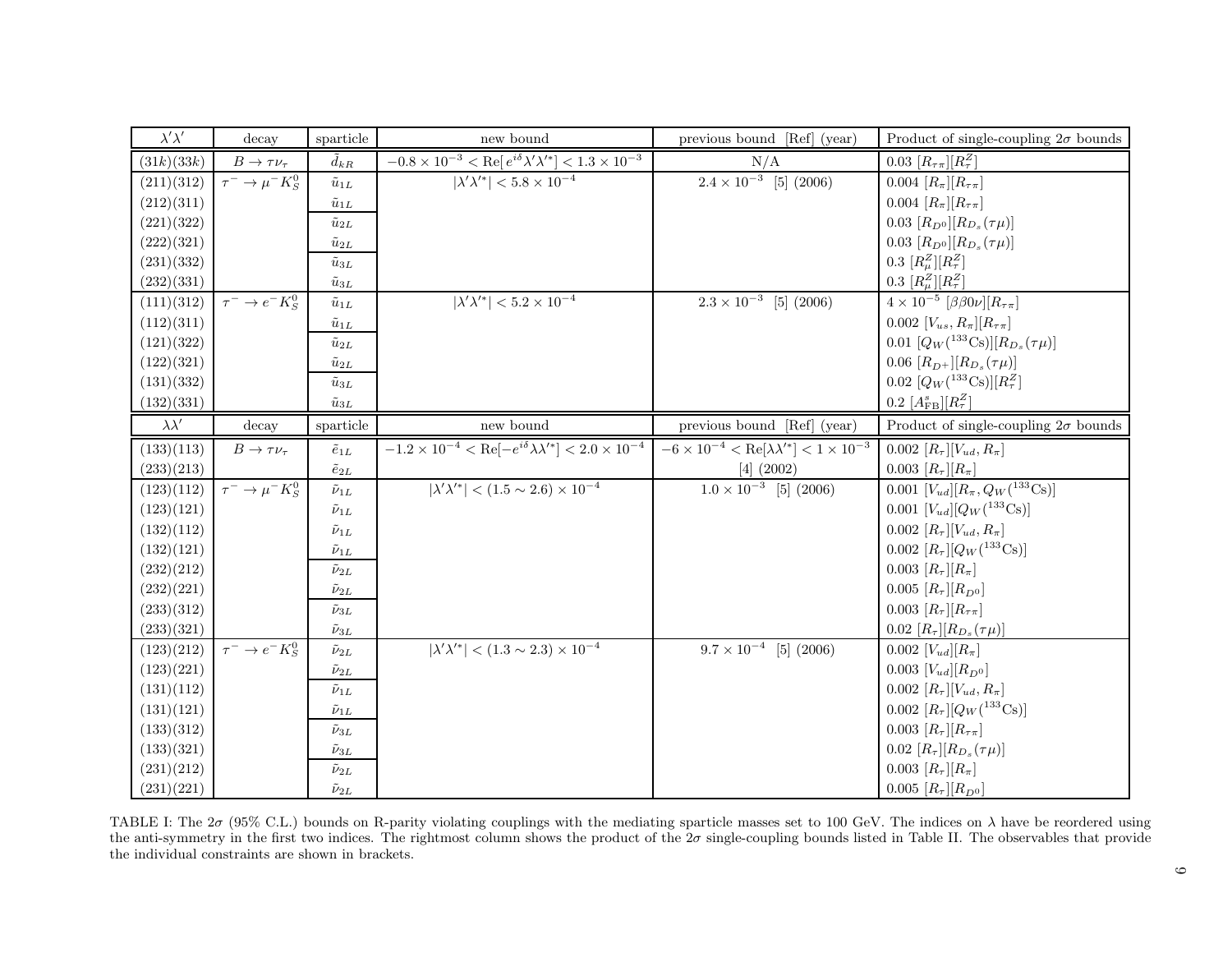| Coupling         | $2\sigma$ bound                                       | Observable                                                                                                             |
|------------------|-------------------------------------------------------|------------------------------------------------------------------------------------------------------------------------|
| $\lambda_{12k}$  | $0.03\,\tilde{e}_{kR}$                                | $V_{ud}$                                                                                                               |
| $\lambda_{13k}$  | $0.05 \tilde{e}_{kR}$ $(0.03 \tilde{e}_{kR}^*)$       | $R_{\tau} = \Gamma(\tau \to e \nu_e \nu_{\tau}) / \Gamma(\tau \to \mu \nu_{\mu} \nu_{\tau})$                           |
| $\lambda_{23k}$  | $0.05\,\tilde{e}_{kR}$                                | $R_{\tau}$                                                                                                             |
| $\lambda'_{111}$ | $7\times10^{-4}\,\tilde{q}^2\tilde{q}^{1/2}$          | $0\nu\beta\beta$ ( <sup>76</sup> Ge)                                                                                   |
| $\lambda'_{11k}$ | $0.03\,\tilde{d}_{kR}$                                | $V_{ud}, R_{\pi} = \Gamma(\pi \to e \nu_e)/\Gamma(\pi \to \mu \nu_{\mu})$                                              |
| $\lambda'_{12k}$ | $0.2 d_{kR}$                                          | $R_{D^+} = \Gamma(D^+ \to \mu^+ \nu_\mu \overline{K^0}) / \Gamma(D^+ \to e^+ \nu_e \overline{K^0})$                    |
| $\lambda'_{1j1}$ | $0.03 \tilde{u}_{jL}$                                 | $Q_W({}^{133}Cs)$                                                                                                      |
| $\lambda'_{1j2}$ | $0.28 \tilde{u}_{jL}$                                 | $A_{\rm FB}^s$                                                                                                         |
| $\lambda'_{21k}$ | $0.06 d_{kR}$ $(0.04 d_{kR}^*)$                       | $R_{\pi}$ $(R_{\tau\pi} = \Gamma(\tau \to \pi\nu_{\tau})/\Gamma(\pi \to \mu\nu_{\mu}))$                                |
| $\lambda'_{22k}$ | $0.1 d_{kR}$                                          | $R_{D^0} = \Gamma(D^0 \to \mu^+ \nu_\mu K^-)/\Gamma(D^0 \to e^+ \nu_e K^-)$                                            |
| $\lambda'_{23k}$ | 0.45 $(m_{\tilde{d}_{kR}} = 100 \text{ GeV})$         | $R_u^Z = \Gamma(Z \to \text{had})/\Gamma(Z \to \mu^+ \mu^-)$                                                           |
| $\lambda'_{31k}$ | $0.06 \, \tilde{d}_{kR}$ $(0.08 \, \tilde{d}_{kR}^*)$ | $R_{\tau\pi}$                                                                                                          |
| $\lambda'_{32k}$ | $0.3 d_{kR}$                                          | $R_{D_s}(\tau \mu) = \Gamma(D_s \to \tau \nu_\tau)/\Gamma(D_s \to \mu \nu_\mu)$                                        |
| $\lambda'_{33k}$ |                                                       | 0.58 $(m_{\tilde{d}_{kR}} = 100 \text{ GeV})$ $R_{\tau}^{Z} = \Gamma(Z \to \text{had})/\Gamma(Z \to \tau^{+}\tau^{-})$ |

TABLE II: The 2σ bounds on single R-parity violating couplings from a variety of sources. The notation follows that of Ref. [17] with the sparticle symbol representing the sparticle mass divided by 100 GeV. Only the current best bounds are shown. The numbers have been updated from those given in Table 6.1 of Ref. [17] (page 110) taking into account the most recent data available in the Review of Particle Properties [8] and elsewhere. In particular, the bound on  $\lambda'_{1j1}$  from the weak charge of Cesium-133 uses the result of Ref. [21]. The bound on  $\lambda'_{111}$  from neutrinoless double beta decay uses the result of Ref. [22], utilizing the nuclear matrix elements calculated in Ref. [23]. It does not account for the pion-exchange contribution discussed in Ref. [24]. The bounds on  $\lambda_{13k}$ ,  $\lambda'_{21k}$ , and  $\lambda'_{31k}$  inside parentheses with asterisks are what they would be if the preliminary  $\tau$ -decay data from Babar [25] are taken into account. They are not used to calculate the numbers in the rightmost column of Table I. The bounds based on LEP data, namely those on  $\lambda'_{1j2}$ ,  $\lambda'_{23k}$ , and  $\lambda'_{33k}$ , have not been updated. The bounds on  $\lambda'_{23k}$  and  $\lambda'_{33k}$  are from loop effects and do not scale linearly with the squark mass. To rescale to squark masses other than  $m_{\tilde{k}_R} = 100 \,\text{GeV}$ , see Ref. [26]. The detailed derivation of these bounds is presented in Ref. [27], except for the bound on  $\lambda'_{111}$ from neutrinoless double beta decay which will be discussed separately in Ref. [28].

- [1] M. Barrett [on behalf of the Babar collaboration], arXiv:0903.4855 [hep-ex].
- [2] K. Hara [Belle Collaboration], arXiv:0810.3301 [hep-ex].
- [3] B. Aubert *et al.* [Babar Collaboration], Phys. Rev. D **79**, 012004 (2009) [arXiv:0812.3804 [hep-ex]].
- [4] H. K. Dreiner, G. Polesello and M. Thormeier, Phys. Rev. D 65, 115006 (2002) [arXiv:hep-ph/0112228].
- [5] H. K. Dreiner, M. Kramer and B. O'Leary, Phys. Rev. D 75, 114016 (2007) [arXiv:hep-ph/0612278].
- [6] K. Ikado et al., Phys. Rev. Lett. **97**, 251802 (2006) [arXiv:hep-ex/0604018].
- [7] Unitarity Triangle fit Group (UTfit) http://www.utfit.org
- [8] C. Amsler *et al.* [Particle Data Group], "Review of Particle Physics," Phys. Lett. B 667, 1 (2008).
- [9] R. Kowalewski and T. Mannel, in Ref. [8].
- [10] A. Petrella [Babar Collaboration and Belle Collaboration], arXiv:0903.5180 [hep-ex].
- [11] Heavy Flavor Averaging Group (HFAG) http://www.slac.stanford.edu/xorg/hfag/
- [12] A. Gray et al. [HPQCD Collaboration], Phys. Rev. Lett. 95, 212001 (2005) [arXiv:hep-lat/0507015].
- [13] CKMfitter Group (J. Charles et al.), Eur. Phys. J. C41, 1-131 (2005), [hep-ph/0406184], updated results and plots available at: http://ckmfitter.in2p3.fr
- [14] B. A. Dobrescu and A. S. Kronfeld, Phys. Rev. Lett. 100, 241802 (2008) [arXiv:0803.0512 [hep-ph]].
- [15] A. Ceccucci, Z. Ligeti and Y. Sakai, in Ref. [8].
- [16] S. P. Martin, arXiv:hep-ph/9709356; H. K. Dreiner, arXiv:hep-ph/9707435.
- [17] R. Barbier *et al.*, Phys. Rept. **420**, 1 (2005) [arXiv:hep-ph/0406039].
- [18] A. V. Manohar and C. T. Sachrajda, in Ref. [8].
- [19] Y. Miyazaki et al. [BELLE Collaboration], Phys. Lett. B 639, 159 (2006) [arXiv:hep-ex/0605025].
- [20] J. L. Rosner and S. Stone, in Ref. [8].
- [21] S. G. Porsev, K. Beloy and A. Derevianko, Phys. Rev. Lett. 102, 181601 (2009) [arXiv:0902.0335 [hep-ph]].
- [22] H. V. Klapdor-Kleingrothaus and I. V. Krivosheina, Mod. Phys. Lett. A 21, 1547 (2006).
- [23] M. Hirsch, H. V. Klapdor-Kleingrothaus and S. G. Kovalenko, Phys. Rev. D 53, 1329 (1996) [arXiv:hep-ph/9502385].
- [24] A. Faessler, S. Kovalenko, F. Simkovic and J. Schwieger, Phys. Rev. Lett. 78, 183 (1997) [arXiv:hep-ph/9612357].
- [25] S. Banerjee, talk at the 34th International Conference on High Energy Physics, Philadelphia, 29 July-5 August, 2008.